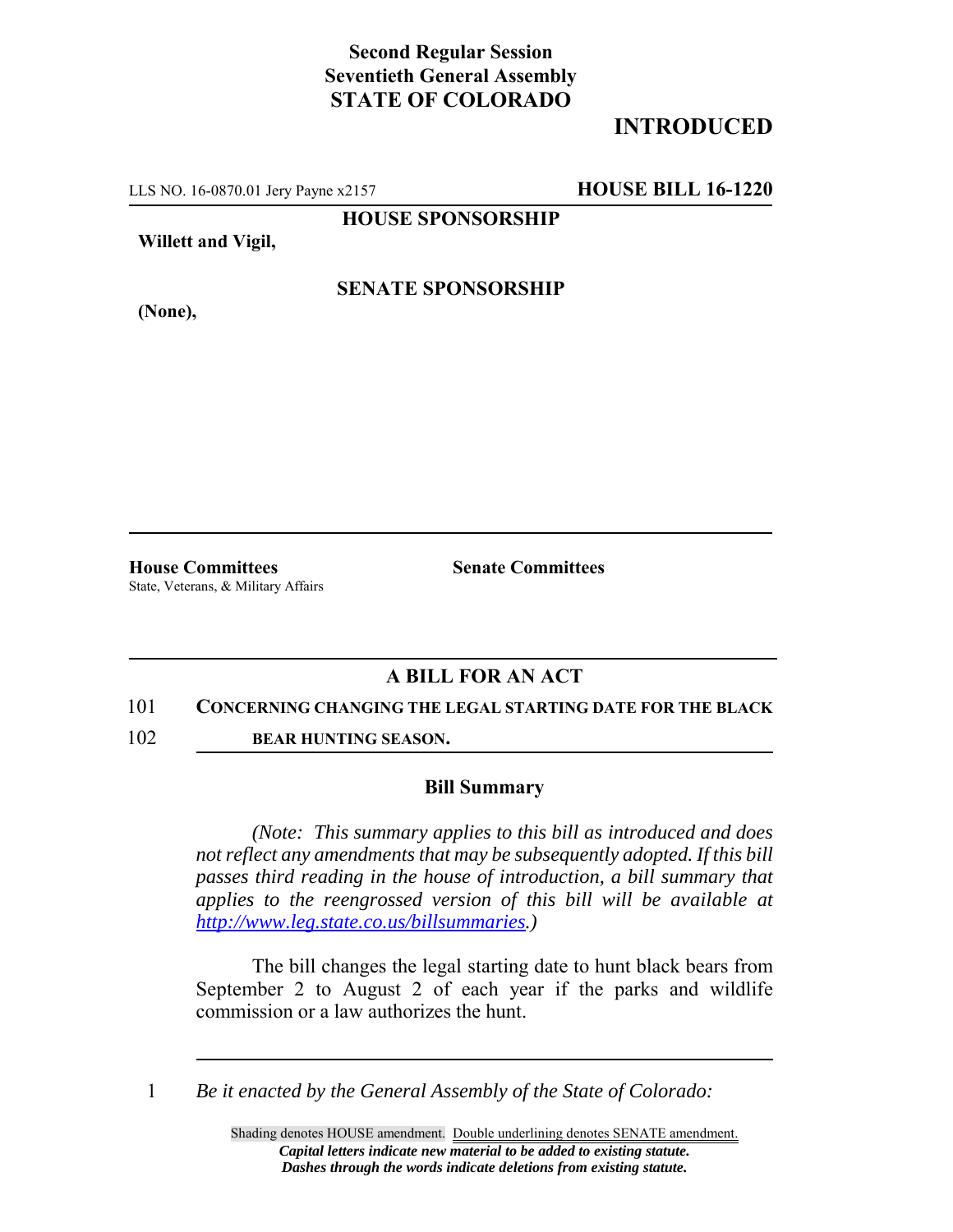**SECTION 1. Legislative declaration.** (1) The general assembly hereby finds that:

 (a) Human-bear conflicts are increasing in Colorado on average by four percent each year, more than doubling since 1995. These conflicts have led to destruction (euthanasia) of bears, property damage, dangerous situations, and people being mauled.

 (b) Since 1995, Colorado's human population has grown by an average of less than two percent per year, so the number of conflicts has increased at a greater rate than population growth.

 (c) The division of parks and wildlife and federal authorities kill bears that have caused bodily harm to people or livestock, broken into homes or structures, or otherwise exhibited aggressive behavior. The prohibitions against taking bears out of season or by using dogs do not apply to the division, so human-bear conflicts lead to bears being hunted by the division using dogs and bear traps.

 (d) The number of bears the division has needed to destroy has spiked over the last few years. This causes a drain on division resources, stress to officials, and is inefficient use of resources.

 (e) Currently, fifteen "Bear Aware" teams educate the public about bear behavior to minimize conflicts.

 (f) Hunting is the primary management tool used by the division and other wildlife management agencies to regulate black bears.

 (g) Hunting, so far, has been ineffective at reducing specific human-bear conflicts. Black bear harvest occurs in the fall, but human-bear conflicts often peak in mid to late summer. Most incidents occur after August 1. Changes to hunting regulations that address this mismatch may increase the effectiveness of hunting as a tool for reducing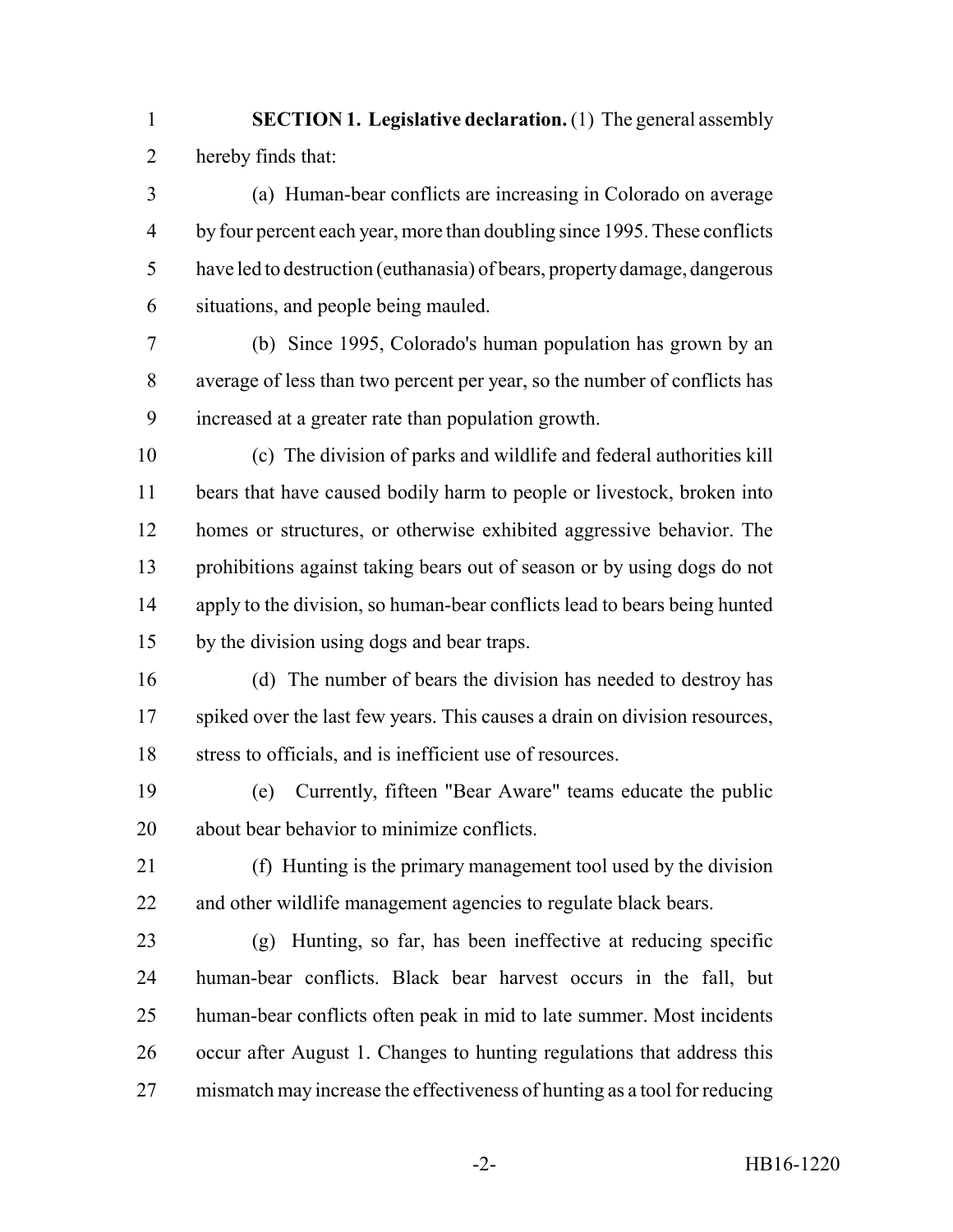conflict.

 (h) Press reports of conflicts were common in 2015, including four reports of people being injured. Bears have killed people in 1971, 1993, and 2009. Seventy-five percent of all recorded human injuries caused by bears have occurred in the last thirteen years.

 (2) House Bill 15-1304 directed the division to study the issue of human-bear conflicts. As a result, the division issued a report titled "Human-Bear Conflicts". The report supports the findings of this declaration and suggests that hunting bears in August is a way to address this issue.

(3) The Colorado general assembly hereby declares that:

 (a) Methods of reducing human-bear conflicts, such as education and hazing, have a place in the tools used by the division but have limited ability to address the problem; and

 (b) Authorizing the parks and wildlife commission to allow hunting during August has the potential to reduce dangerous human-bear conflicts.

 **SECTION 2.** In Colorado Revised Statutes, 33-4-101.3, **amend** 19  $(2)$  as follows:

 **33-4-101.3. Black bears - declaration of intent - spring season hunting prohibited - prohibited means of taking - penalty.** (2) During 22 the period from March 1 through September AUGUST 1 of any calendar year, it is unlawful for any person to take a black bear by any means, 24 including but not limited to firearm or bow and arrow. FROM AUGUST 2 TO SEPTEMBER 1 OF EACH CALENDAR YEAR, A BLACK BEAR MAY BE TAKEN ONLY IF AUTHORIZED BY COMMISSION RULE OR STATUTE.

**SECTION 3. Safety clause.** The general assembly hereby finds,